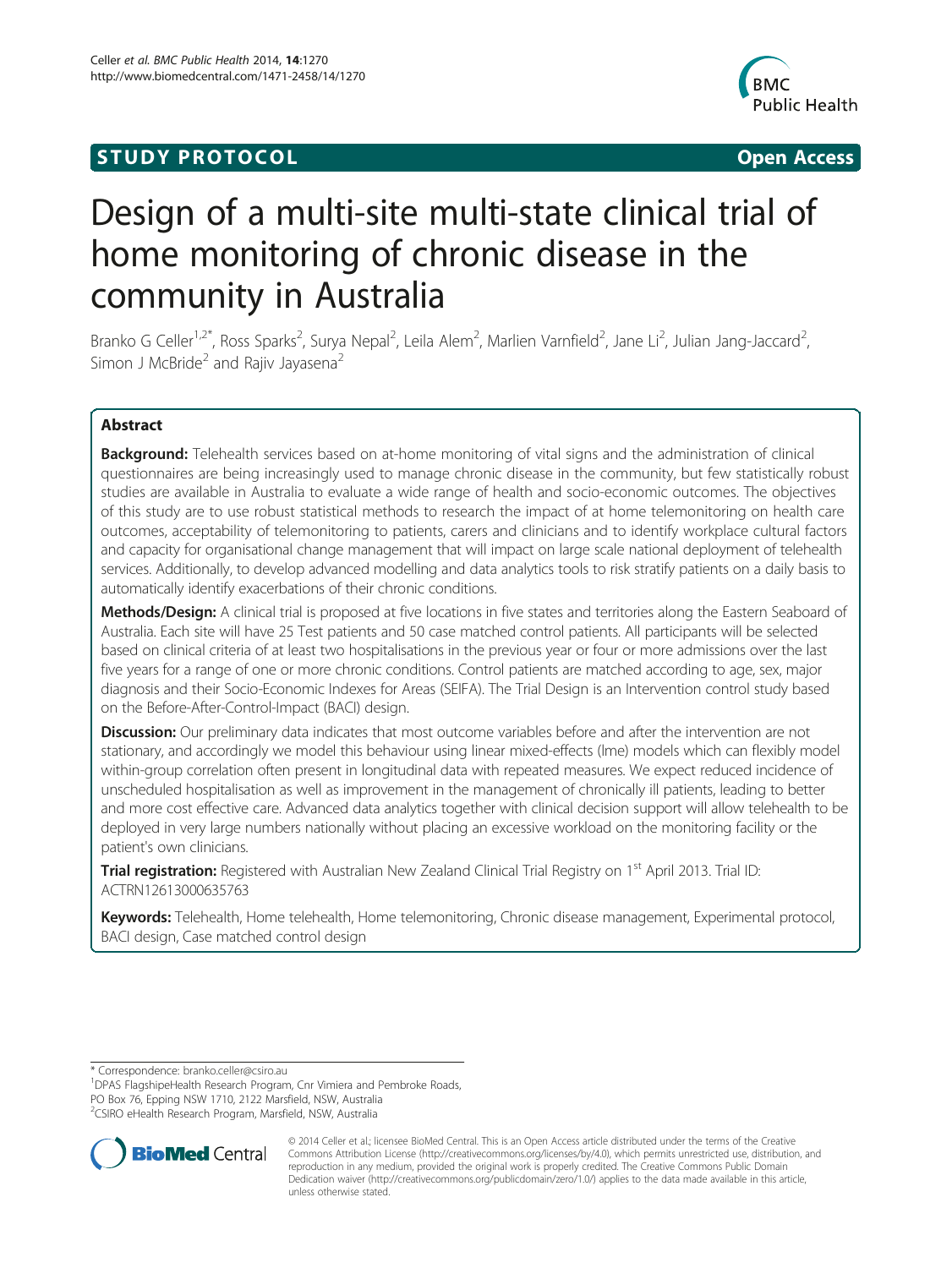## Background

In industrialized nations approximately 70-78% of healthcare budgets are spent on the management of chronic disease or its exacerbation [\[1-3](#page-14-0)] and as the population ages the burden of chronic disease increases and places healthcare budgets under increasing strain.

A strong primary health care system has been acknowledged as critical to the sustainability of health care systems both in developing and industrialised nations and it has emerged as a recurrent theme in recent years [[4](#page-14-0)-[6](#page-15-0)]. The management of chronic disease, much of which could occur in home and community settings, often unnecessarily burdens hospital-centric public health system. As a consequence policy makers and health service managers seek innovations that deliver the same or improved health services using proportionately fewer resources.

Telehealth services have been demonstrated internationally to be one such innovation [[7,8](#page-15-0)], but there are low levels of evidence from Australian studies [\[9](#page-15-0)]. This study will evaluate whether the introduction of in-home telemonitoring services to the management of chronic disease in the community reduces patient use of the health system and improves healthcare outcomes and their quality of life.

We will also explore the extent to which real-time risk stratification of these patients is of value to health professionals and the issues and challenges in deploying telemonitoring services in the community.

Telehealth and telecare technologies and services for the management of chronic disease at home and in the community have been of intense interest in developed western economies because of unprecedented growth rates of the aged population and increasing morbidity as population ages. These factors place unsustainable stress on established health care services, and will result in increasing deficits in clinical human resources, expanding disease management programs and patient demand for greater self-management.

Telehealth services, delivered through home telemonitoring, have been demonstrated to deliver cost effective, timely and improved access to quality care [[7,9-12\]](#page-15-0). They also reduce social dislocation and enhance the quality of life and the sustainability of these communities by allowing chronically ill and aged members to stay in their homes and communities longer.

However experience in Australia with the deployment of Telehealth services is extremely limited [[13\]](#page-15-0), with most deployments of small scale and lacking detailed analysis of key success factors such as:

- Health care outcomes
- Health economic benefits
- Impact on clinical work force availability and deployment
- Human factors (acceptability, usability by patients, carers, nurses, GPs and administrators)
- Workplace culture
- Capacity for organisational change management and business processes

The development of a robust business case and business models for large scale commercial deployment of Telehealth services, based on reliable socio-economic evidence, is therefore essential if these services are to be deployed nationally to mitigate the escalating costs of health service delivery and the increasing deficit in clinical work force.

This trial will seeks to create a robust evidence base for these key success factors and demonstrate an effective and scalable model for an internet-enabled Telehealth services in Australia. Armed with the insights provided by this evidence base, policy makers may have much of the data they require to implement funding models and create a sustainable Telehealth services sector in Australia.

Despite large national investments in health IT, very little policy work has been undertaken in Australia in deploying Telehealth in the home as a solution to the increasing demands and costs of managing chronic disease. In contrast in the UK, the first report from the Department of Health (DH) on this subject was published in 2000 [\[14](#page-15-0)] and many others have followed since [[15-17](#page-15-0)]. The DH's Preventative Technology Grant (PTG) from 2006–08 provided £80 M to local authorities and their partners for investment in assistive technology [[18](#page-15-0)] and most recently £31 m of funding for a Whole System Demonstrator (WSD) program which had Telehealth as an integral part for the management of long-term conditions [[11,19\]](#page-15-0).

The Litan report [[7](#page-15-0)] provides a comprehensive review of the international evidence that Telehealth services for the management of chronic disease can reduce admission to Accident and Emergency (A&E) from between 20-60%. In one report quoted, Strategic Healthcare Programs, LLC (2004), Physiological monitoring of Heart and lung disease and diabetes reduced A&E visits by 49% for Congestive Heart Failure (CHF) patients, 66% for Chronic Obstructive Pulmonary Disease (COPD) patients, and 83% for diabetes patients.

Most recently the Whole System Demonstrator [[11](#page-15-0)] Headline Findings released by the UK Department of Health in December 2011, demonstrated;

- 15% reduction in A&E Visits
- 20% reduction in emergency admissions
- 14% reduction in elective admissions
- 14% reduction in bed days
- 8% reduction in tariff costs and
- 45% reduction in mortality rates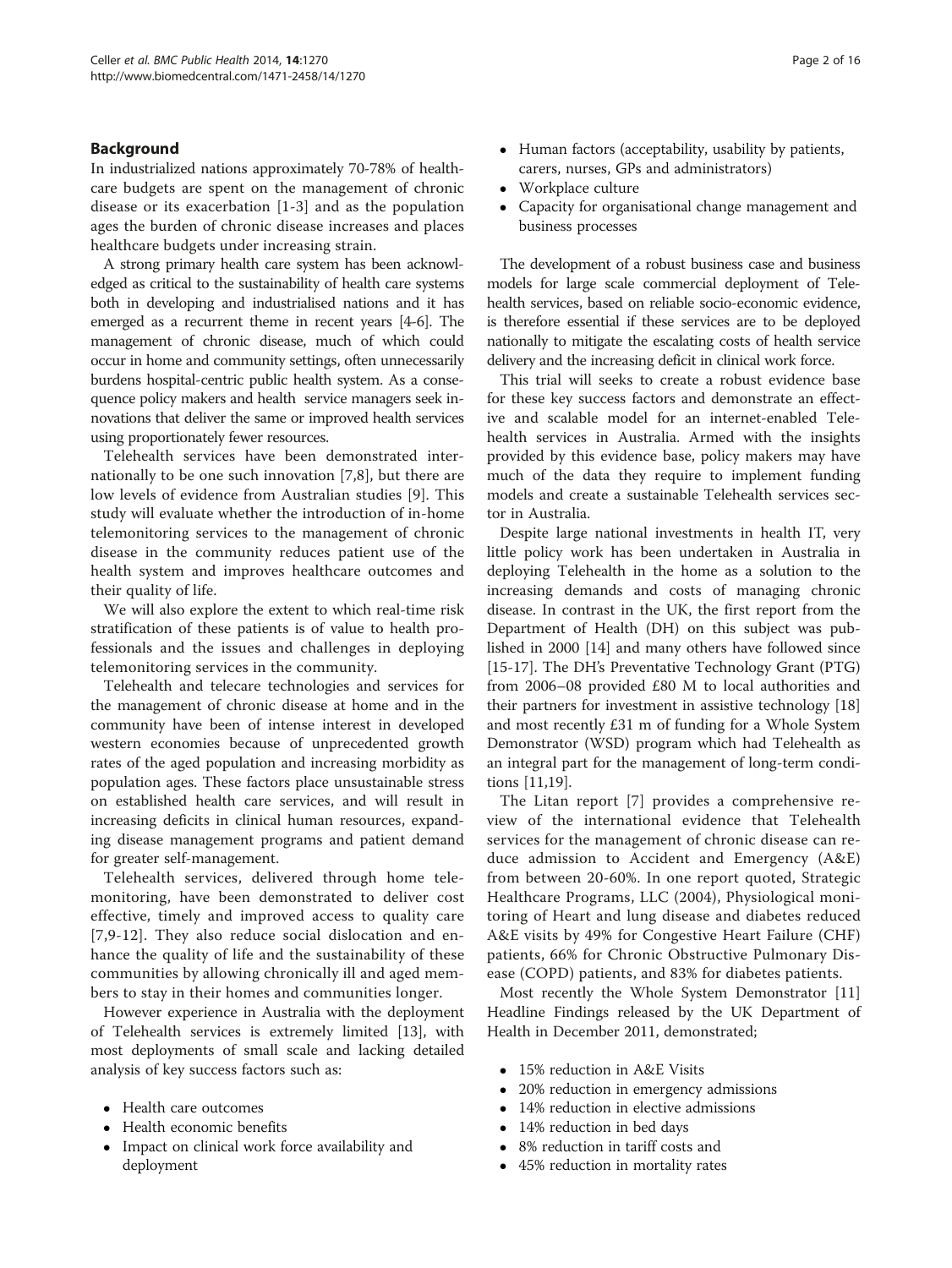This was the largest randomised control trial of telehealth and telecare in the world, involving 6191 patients and 238 GP practices across three sites, Newham, Kent and Cornwall. Three thousand and thirty people with one of three conditions (diabetes, heart failure and COPD) were included in the telehealth trial [[19\]](#page-15-0).

The most large scale example of Telehealth use is in the US by the Veterans Health Administration (VHA). VHA mainstreams clinical care within its Coordinated Care and Home Telehealth (CCHT) project [\[12\]](#page-15-0). Routine analysis of data obtained for quality and performance purposes from a cohort of 17,025 CCHT patients shows the benefits of a 25% reduction in numbers of bed days of care, 19% reduction in numbers of hospital admissions, and mean satisfaction score rating of 86% after enrolment into the program. VHA's experience is that an enterprise-wide home telehealth implementation is an appropriate and cost-effective way of managing chronic care patients in both urban and rural settings.

Most recently [\[20](#page-15-0)] the US Department of Veterans Affairs announced that 690,000 US veterans received care in the 2014 fiscal year via telehealth, with 2 million telehealth visits scheduled. That means that 12 percent of all veterans enrolled in VA programs received telehealth care of some kind in 2014.

## Aims and objectives

This study was designed with the aim of demonstrating how telehealth services for chronic disease management in the community can be deployed nationally in Australia in a range of hospital and community settings and to develop advanced modelling and data analytics tools to risk stratify patients on a daily basis to automatically identify exacerbations of their chronic conditions.

The following research questions will be addressed;

- Effect of telemonitoring on health service utilisation
	- Unscheduled visits to hospital, visits to GPs and Nurse visits
	- Cost and frequency of consultations, laboratory tests and other clinical procedures
- Effect of telemonitoring on patients outcomes
	- Quality of life, progression of chronic condition, wellbeing, medication adherence
- Service implementation and deployment
	- Existing model of care, service design, adoption and appropriation
- User experience and service implementation
	- Satisfaction, useability, acceptance, workload, anxiety and strain among study participants including health professionals, administrators, patients and carers
- Service implementation issues
- How the new home monitoring service is implemented at each site. What impact has this had on the process and outcomes of normal care delivery?
- How are existing service practices evolving as a result of the new service?
- What can be learnt from different implementation approaches?
- Cost effectiveness analysis
	- Analysis of reductions/increases in costs borne by patients as a result of telehealth
	- Analysis of reductions/increases in costs borne by the commonwealth and on-the-ground service providers for patients as a result of the deployment of telehealth services

The Project Objectives are to:

- Demonstrate and document how telehealth services can be successfully deployed across Australia, by piloting services in five different settings across five states with a range of health service provider's, including Local Health Districts, Medicare Locals and not for profit community organisations. This will be demonstrated by deploying and demonstrating the operation of Telehealth monitoring in a multi-site multi-state case matched control trial (Before-After-Control-Impact (BACI) design) of chronically ill patients living in their own homes in the community. This has never previously been attempted in Australia.
- Provide the clinical and health economic evidence on how Telehealth services can be scaled up nationally to provide an alternative cost effective health service for the management of chronic disease in the community.
- Provide evidence that at home telemonitoring has the potential to reduce unscheduled admissions to Accident and Emergency (A&E) compared to the control group.
- Provide evidence for an impact on hospital admissions, mortality, clinical events and symptoms and improvements in functional measures and patients' and carers' experiences with care.
- Evaluate health economic benefits
- Evaluate impact on clinical work force availability and deployment
- Evaluate impact of human factors (acceptability, usability by patients, carers, nurses, GPs and administrators, impact on workplace culture)
- Evaluate impact of workplace culture
- Evaluate impact of organisational change management and business processes
- Develop a new evidence based data analytical technique for the risk stratification of patients'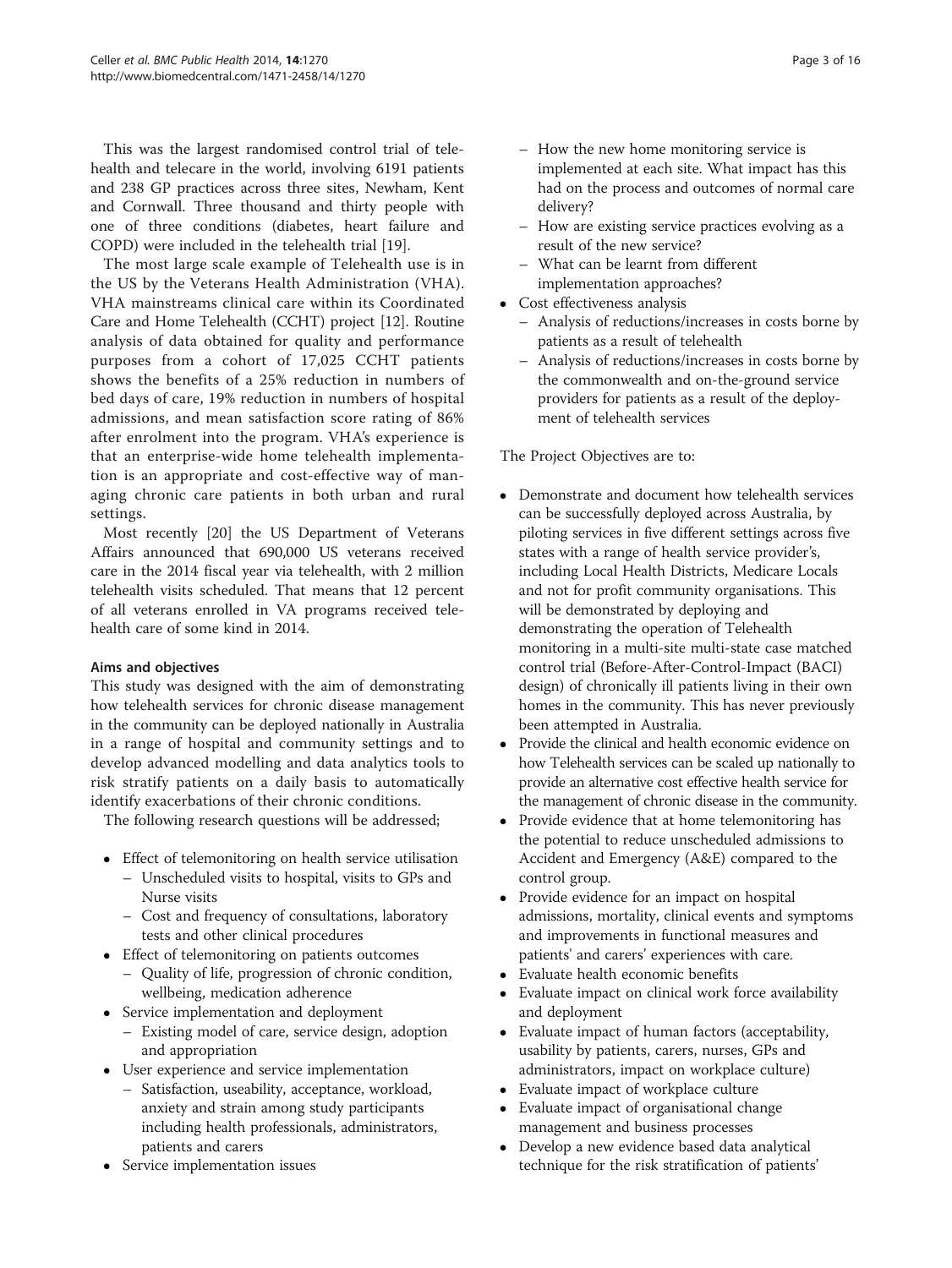health status daily and demonstrate that this facilitates the management of large numbers of patients by orchestrating an optimal and timely allocation of resources to avoid unnecessary hospitalisation

For each of the above objectives, operation of the trial at five different sites representing a range of different models for the management of chronic disease in the community will allow the identification and analysis of site specific differences in workplace culture, organisational change management and staff and management capabilities that contribute to differences in measured health, social and economic outcomes.

## Methods/Design

Immediately following granting of funds for the project in December 2013, Ethics Approval was sought and granted by the CSIRO CAFHS Human Research Ethics Committee, on the  $25<sup>th</sup>$  March 2013 (approval # 13/04). Subsequently, ethics approval was also obtained from health authorities at each of the test sites as well as from the Commonwealth Department of Health and Ageing and the Department of Human Services. The latter two were necessary in order to be granted access to national patient data stored in the Medicare MBS and PBS archives.

The trial sites are located over widely dispersed regions of the Eastern Seaboard of Australia as shown in Figure 1. They were selected on the basis of three criteria, (i) early participation in the rollout of the National Broadband Network, (ii) geographical location and demographics and (iii) variations in models of care used to manage Chronic disease to be generally representative of the variety of models of care for the management of chronic disease existing in Australia.

## Organisation and management

Establishing an appropriate Governance model for managing such a complex project is critical in order to comply with the requirements of the National Statement on Ethical Conduct in Human Research (2007) [\[21\]](#page-15-0), the specific requirements of multiple Human Research Ethics Committees and the statutory requirements of the Therapeutic Goods Administration regarding the use of medical devices for monitoring health status.

The Organisational structure shown below in Figure [2](#page-4-0) was established in April 2013. Clinical groups meet on a weekly basis and are chaired by the Project Manager or the Clinical Trial Coordinator. The four research teams also meet weekly to monitor progress against project milestones. The Project Management Committee meets monthly to monitor and review progress of the project

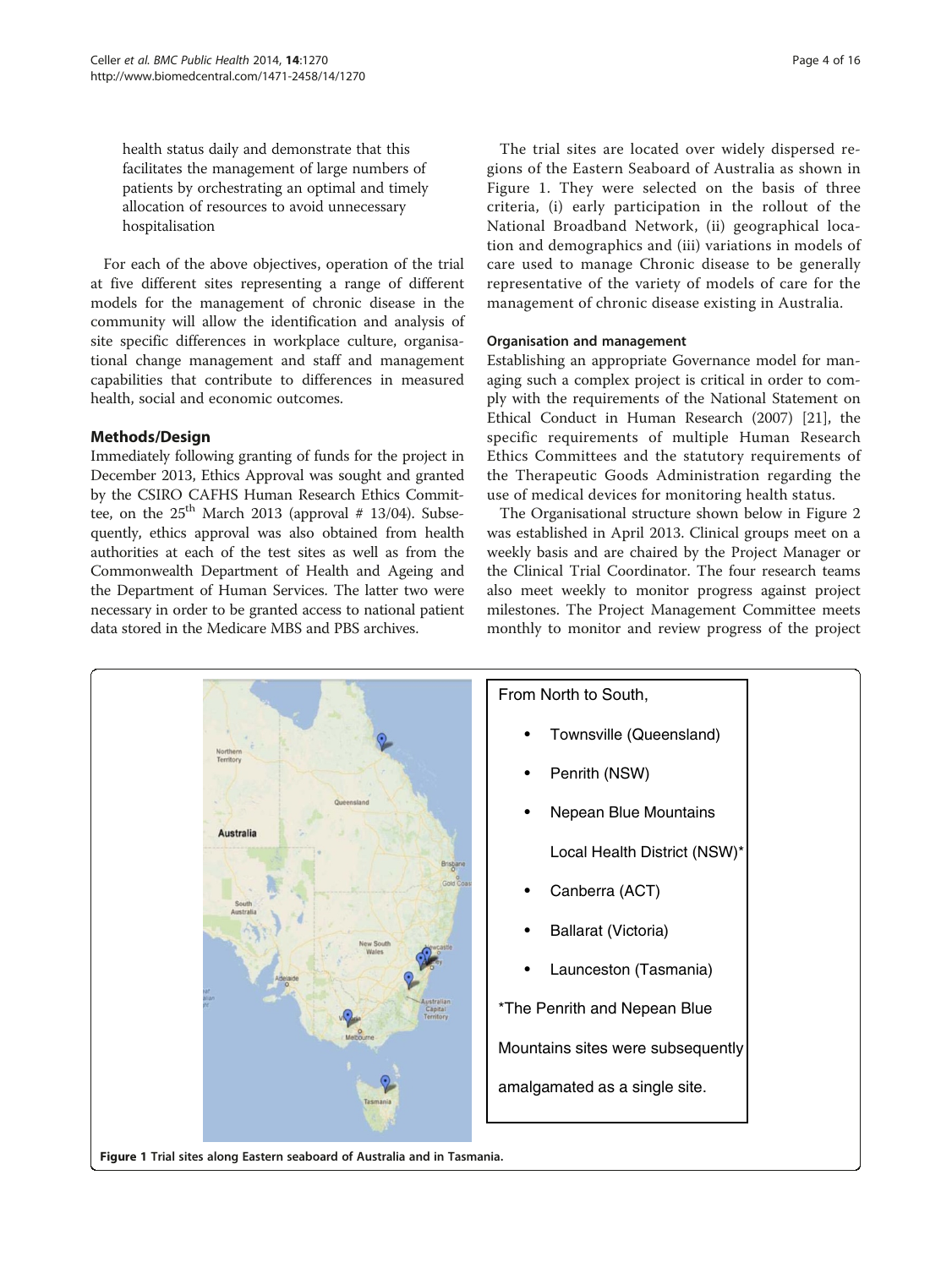<span id="page-4-0"></span>

against its stated aims and objectives. The Management Committee is Chaired by the Project Director and includes representatives from each site as well as two clinicians, one representing the interests of General Practice and the other, Chairing the Adverse Events and Death Review committee which meets whenever necessary.

## Selection of trial participants

Since random selection of patients was not possible because of small sample sizes and the initial requirement that Test patients be selected from areas connected to the NBN, a Before After Control Intervention (BACI) design [[22\]](#page-15-0) was adopted that foregoes assumptions of normality. The BACI paired samples design provides greater control over confounding variables, increases the power of the study and improves the chances of finding a significant result with a smaller number of samples if the impact is relatively small.

The research protocol requires the recruitment of 75 participants at each of the five sites to achieve a total sample size of 375. Of these 125 are Test patients and 250 are Control patients. At each site 25 participants are allocated to the intervention, with 50 remaining control participants receiving normal care as per their site's existing model of care.

Eligible candidates are identified primarily by searching the local hospital patient administration system (PAS) for patients who satisfy the eligibility criteria described in Table [1](#page-5-0). Some candidates were also identified by site clinical staff familiar with their medical history.

Typically between 250 and 300 eligible patients are identified by searching the hospital records of the major community hospital in the region. Candidates are eligible to participate in the study if they meet all inclusion and none of the exclusion criteria listed in Table [1](#page-5-0) and become participants on the signing of informed consent in the presence of an independent witness.

For the purposes of our study unplanned admissions are all admissions other than:

- 1. Admissions from the waiting list (including both the surgical list and the medical waiting list);
- 2. Admissions listed as "regular same day planned admissions" which are admissions that are intended regular and planned same‐day admissions for an on‐going phase of treatment, such as renal dialysis or chemotherapy.

Following the signing of a consent form and completion of the Entry Questionnaire, Test patients are connected to the internet and supplied with the TMC Telemonitoring system and trained on its use by the Project Officer (PO) at each site. Their vital signs and questionnaire responses are subsequently monitored on a daily basis by the Clinical Care Coordinator (CCC). On site visits and technical support as well as the obtaining of Consent and the administration of Exit questionnaires are the responsibility of the PO.

Control patients also complete the Entry questionnaire but otherwise continue to receive normal care. For each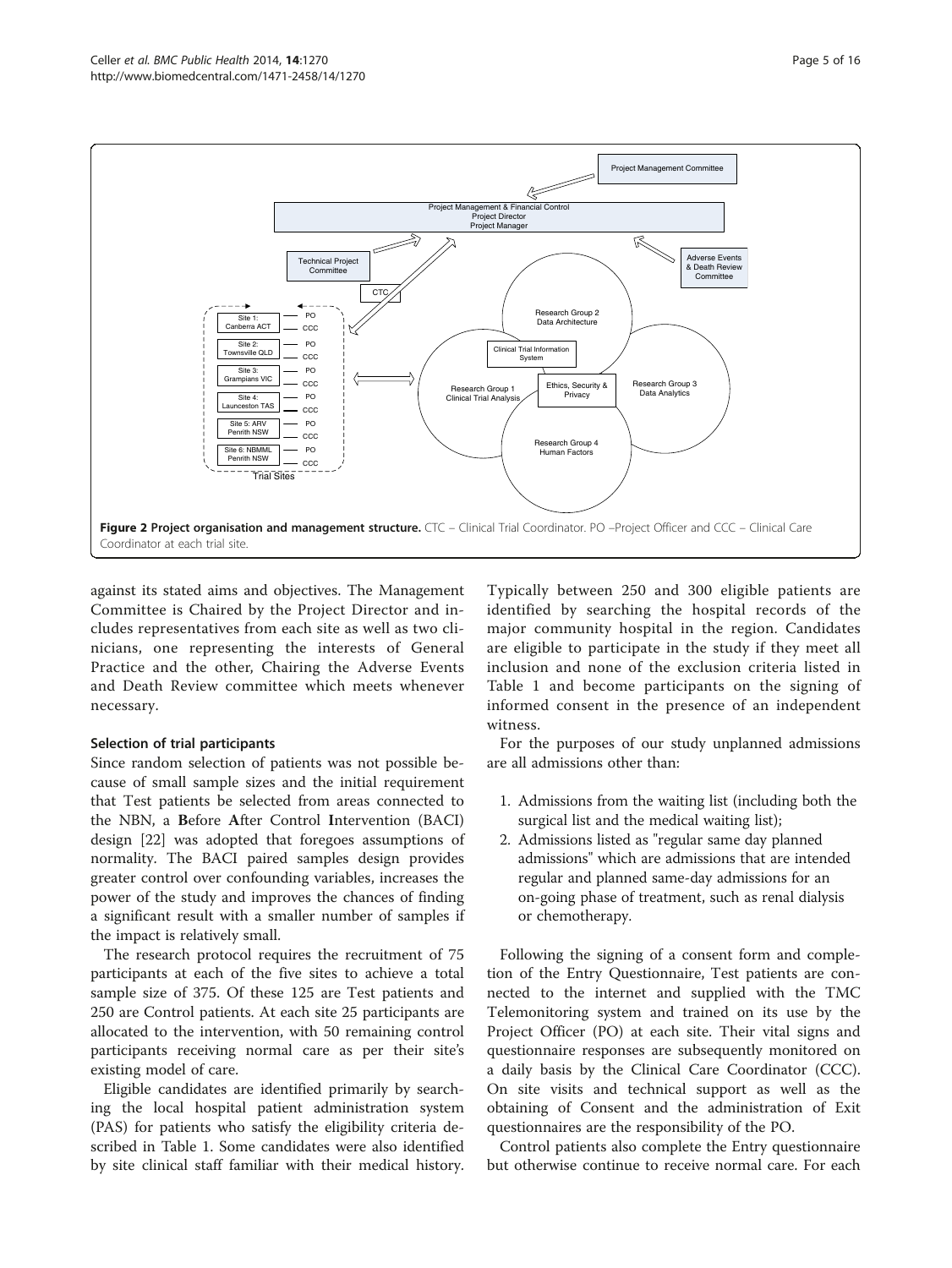<span id="page-5-0"></span>Table 1 Clinical criteria for eligibility

| Criteria                                                                    | <b>Type</b> | <b>Description</b>                                                                                                                |
|-----------------------------------------------------------------------------|-------------|-----------------------------------------------------------------------------------------------------------------------------------|
| Age                                                                         | Inclusion   | 50 years old and over at consent.                                                                                                 |
| Cognitive capacity                                                          | Inclusion   | Abbreviated Mental Test (AMT) [23] score >7.                                                                                      |
| Unplanned acute admissions                                                  | Inclusion   | A rate of unplanned acute admission with the required principal<br>diagnosis code(s) indicated below:                             |
|                                                                             |             | a) $\geq$ 2 in the last 12 months, or                                                                                             |
|                                                                             |             | b) $\geq$ 4 in the previous 5 years.                                                                                              |
| ICD-10-AM principal diagnosis code(s) for each unplanned<br>acute admission | Inclusion   | Code(s) for each unplanned acute admission indicate a diagnosis<br>for one or more of the following chronic conditions:           |
|                                                                             |             | a) Chronic Obstructive Pulmonary Disease (J41 - J44, J47 and J20,<br>with secondary diagnosis of J41-J44, J47),                   |
|                                                                             |             | b) Coronary Artery Disease ( $120 - 125$ ),                                                                                       |
|                                                                             |             | c) Hypertensive Diseases (I10 - I15, I11.9. Note: Hypertensive Heart<br>Failure (I11.0) is included in Congestive Heart Failure), |
|                                                                             |             | d) Congestive Heart Failure (111.0, 150, J81),                                                                                    |
|                                                                             |             | e) Diabetes (E10 - E14),                                                                                                          |
|                                                                             |             | f) Asthma (J45).                                                                                                                  |
| Unsuitable conditions                                                       | Exclusion   | The study team considers the presence of the following conditions<br>to be unsuitable for participation in the study:             |
|                                                                             |             | a) Any form of cancer,                                                                                                            |
|                                                                             |             | b) Any neuromuscular disease                                                                                                      |
|                                                                             |             | c) Any psychiatric conditions.                                                                                                    |
| Care team                                                                   | Inclusion   | The eligible patients must be under the care of any of the following:                                                             |
|                                                                             |             | a) General Practitioner                                                                                                           |
|                                                                             |             | b) Community Nurse                                                                                                                |
| Care programs                                                               | Inclusion   | Participation in one of the following government care programs:                                                                   |
|                                                                             |             | a) Commonwealth Chronic Disease Management                                                                                        |
|                                                                             |             | b) Commonwealth Coordinated Veterans' Care Program                                                                                |
|                                                                             |             | c) NSW Connected Care Program                                                                                                     |
| Unsuitable care programs                                                    | Exclusion   | Participation in one of the following government care programs:                                                                   |
|                                                                             |             | a) Commonwealth Extended Aged Care in the Home                                                                                    |

intervention participant, as many as six control candidates are automatically case matched on gender, age, chronic condition and Socio-Economic Indexes for Areas (SEIFA) [[24](#page-15-0)]. On their consent the two closest matching control candidates commence as participants in the study. The remaining four candidates are held in reserve. Table [2](#page-6-0) below demonstrates the case matching process.

Generally, the closer the match the greater the likelihood of finding a significant result with a smaller number of samples if the impact is relatively small.

Ideally, as many as four matches are sought for each Test patient, and the closest match is then selected as the case matched control for that Test patient. In many cases only one acceptable match may be available.

Following a change of Government in Australia, the requirement to connect patients to the high speed National Broadband Network was removed and as consequence, approximately half of our trial patients will be connected to a variety of NBN, ADSL, ADSL2 and VDSL network services with a minimum level of service of 2Mbps download and 1Mbps upload. Those on the NBN service were guaranteed a download speed of 25Mbit/sec and an upload speed of 5Mbit/sec.

## Subject enrollment and consent

Eligible patients are initially contacted by the Trial PO and given a detailed information sheet outlining the project. Confirmation of willingness to participate is via a consent document witnessed by a person independent of the project. Upon consenting the patient is administered a comprehensive Point of Entry Questionnaire as described in Table [3](#page-6-0) using OpenClinica [[25\]](#page-15-0), the world's first commercial open source clinical trial software for Electronic Data Capture (EDC) and Clinical Data Management (CDM), as the data depository and data management system. Processes are then put in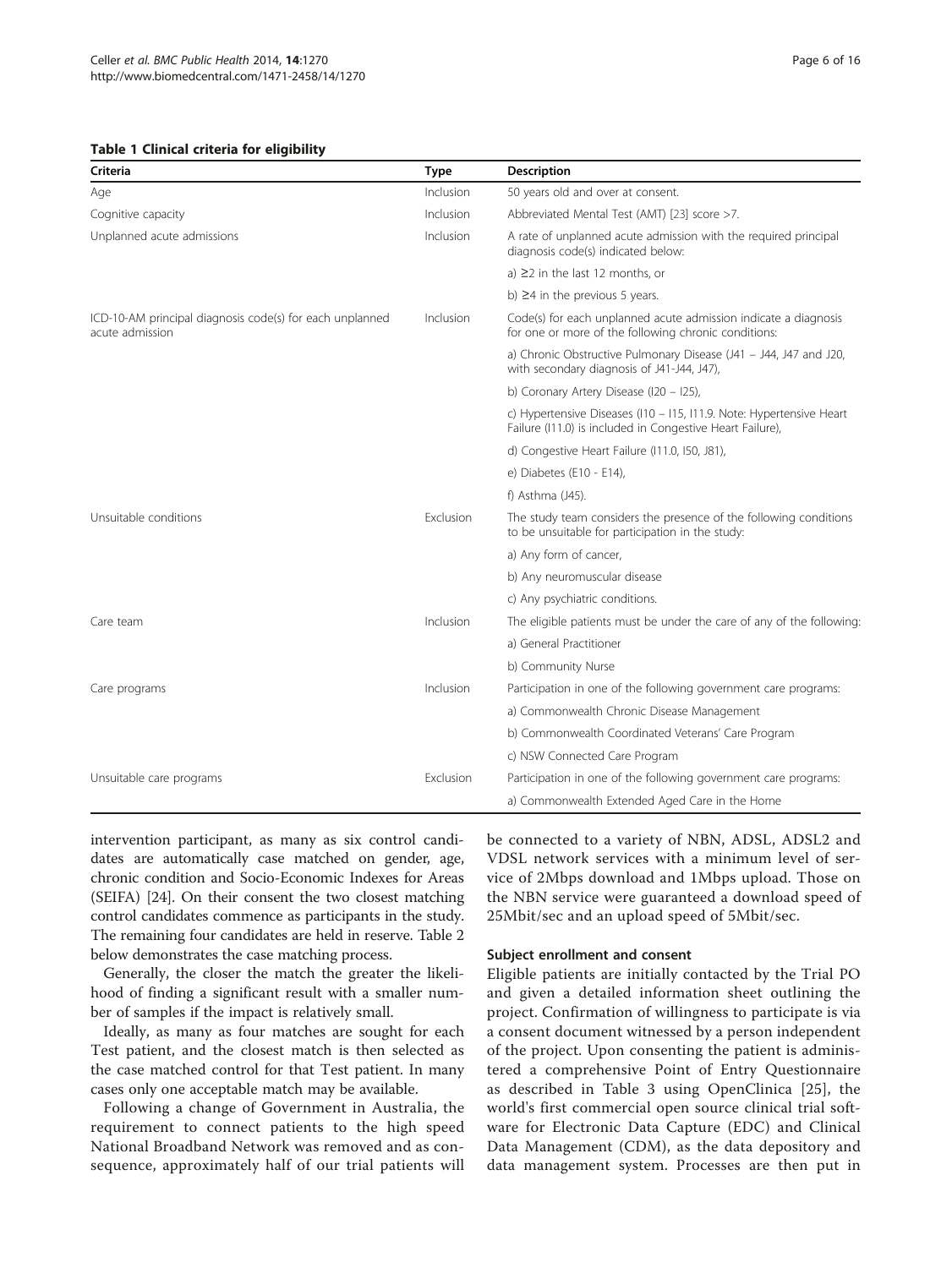| Test/control | Aae | Gender | Major diagnosis | Seifa <sup>1</sup> index for postcode | Strength of match (perfect match = $0$ ) |  |
|--------------|-----|--------|-----------------|---------------------------------------|------------------------------------------|--|
| Test         |     | M      | COPD.           | 1023                                  |                                          |  |
| Control      | 56  | M      | COPD.           | 1025                                  | 1.68 <sup>2</sup>                        |  |
| Control      |     |        | HD              | 1022                                  | $2.16^{3}$                               |  |
| Weights      |     |        |                 | 0.16                                  |                                          |  |

<span id="page-6-0"></span>Table 2 Example of case matching of Control patients with Test patients

 $^{1}$ SEIFA 2011 Socio-Economic Indexes for Areas [[24\]](#page-15-0). SEIFA provides measures of socio-economic conditions by geographic area.<br><sup>2</sup>ISA-S6L × 0.2 + 1 × 0 + 1 × 0 + 11023-1015L × 0.16 = 1.68

 $|^{2}$ |54-56|  $\times$  0.2 + 1  $\times$  0 + 1  $\times$  0 + |1023-1015|  $\times$  0.16 = 1.68.

 $3|54-54| \times 0.2 + 1 \times 1 + 1 \times 1 + |1023-1022| \times 0.16 = 2.16.$ 

place to connect the telemonitoring system and to train the patient on its use. A Quality Control process operates for one week to ensure that patient training is adequate and the quality of the data recorded is acceptable.

Once each Test patient is consented, an automated case matching process is carried out as already described.

#### Selection of Tele-monitoring service provider

CSIRO undertook a comprehensive and independent Technology Assessment process to select the telehealth service provider for this project. The selection committee was chaired by the Leader of the Health Services Theme, and comprised six members including partner representatives.

From an initial review of companies operating in the Australia market, six were selected for further consideration based on length of presence in Australia and experience with supporting telehealth services in a trial environment. These were requested to provide detailed information on their at home tele-monitoring equipment and ultimately three were interviewed and asked to provide a physical demonstration of their equipment. Criteria for selection included the following;

Range of vital signs measurements available, patient Video conferencing and messaging capability, Clinical Questionnaires specific to patient condition, ability to view vital signs data in raw signal form, quality/ease of use of patient user interfaces, quality/ease of use of

Table 3 Key elements of the Entry and Exit **Questionnaires** 

| Section | Source/questionnaire                                                                         |
|---------|----------------------------------------------------------------------------------------------|
| $1 - 3$ | CSIRO Standard Screening Medical Questionnaire<br>[29] + additional trial specific questions |
|         | Selected questions from Living with Diabetes Study [30]                                      |
|         | Selected questions from Fat and Fibre Barometer [31]                                         |
| 4       | Active Australia [32]                                                                        |
| 5       | Kessler 10 [33]                                                                              |
| 6       | Dimensions from HeiQ (Living with and managing<br>medical conditions) [34]                   |
|         | EuroOol EO-5D [35]                                                                           |
| 8       | Dimensions from HeiQ (Social Isolation) [34]                                                 |
| 9       | Morisky Medication Adherence [36]                                                            |

clinician user interfaces, expert system for daily patient risk profiling, high quality video for delivery of Educational/training material, multi language capability, quality standard and data accessibility, regulatory compliance (TGA, CE Mark, FDA, ISO13485), capability to export data from the system, opportunity to partner with the provider to trial new tools, algorithms and analytic results within their system, evidence of capability to deploy and service equipment in the field, including patient training, remote maintenance etc., availability of local R&D support, quality of support staff and management, evidence of experience in deploying telehealth services, cost of Equipment/Services and data storage location.

Based on a comparative analysis of the criteria identified above, Telemedcare Systems Pty Ltd [\[26\]](#page-15-0) was selected as the telehealth service. Critical attributes identified were (i) meeting all TGA, FDA and CE Marking regulatory requirements, (ii) commercial presence in Australia since 2006 and proven track record in supporting telehealth projects in Australia and the UK, (iii) Local customer support and software and hardware R&D capability, (iv) advanced clinical capability including spirometry, ecg and auscultatory NIBP and strong local R&D support and (v) ability to view all recorded traces for purposes of improved diagnosis and quality control particularly in patients who may have cardiac arrhythmia.

The TMC Clinical Monitoring Unit (CMU) is shown in Figure [3.](#page-7-0) Not all features were necessarily used in this trial.

#### Data architecture

This study has complex data management and organisational requirements by virtue of its operation in five different location in five different states and territories, each with their own Ethics requirements and with different hospital systems from which to source hospital data. In this section we describe a secure and effective service-oriented approach for securely managing Telehealth services research data.

The data architecture and data integration services developed as part of this project make a considerable contribution to research and being in the public domain, warrant closer examination. A more detailed description has been published previously [[27](#page-15-0)].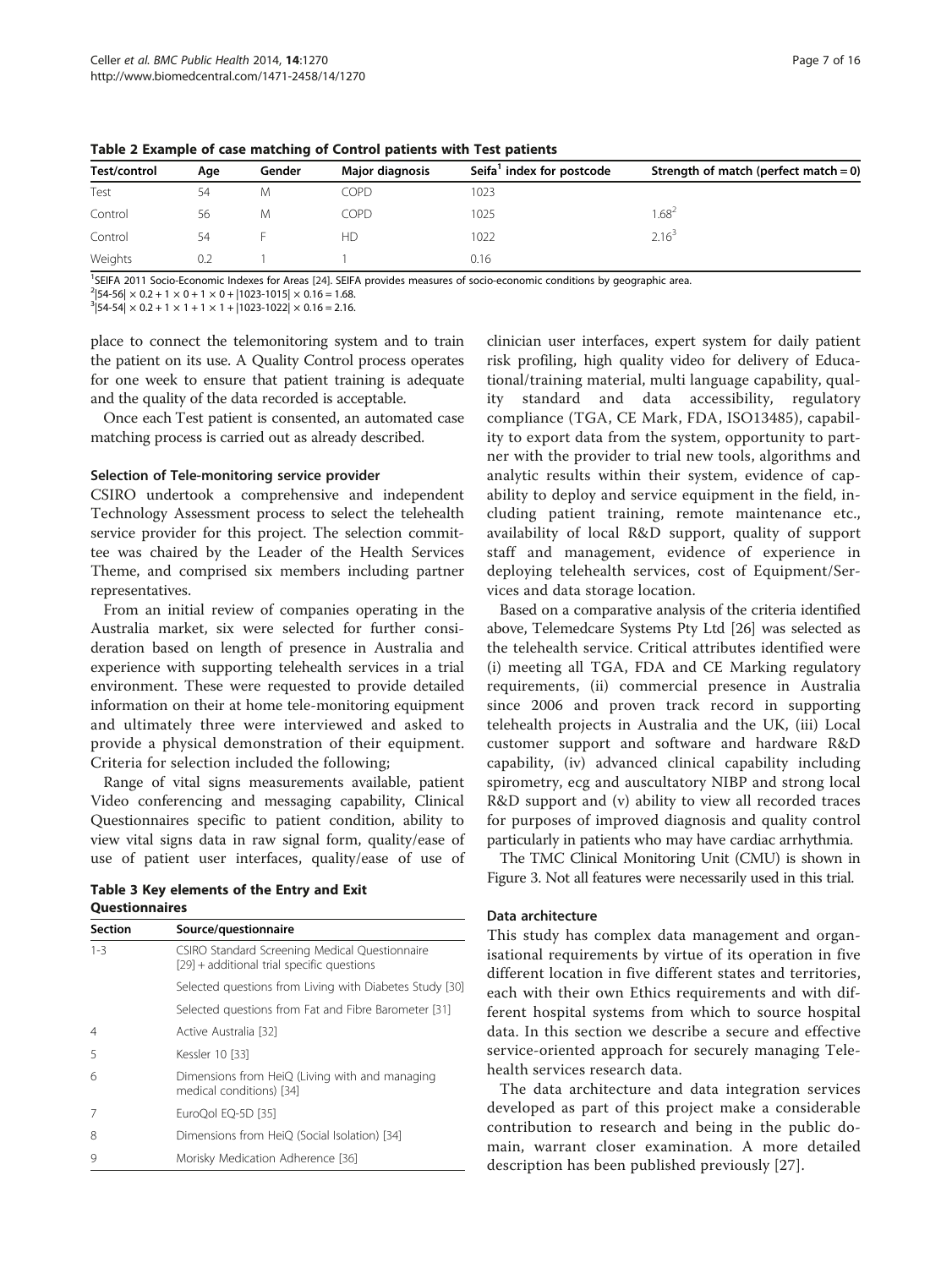<span id="page-7-0"></span>

Data is being collected in this study from many different sources, in multiple formats and with varying levels of automation, with some requiring considerable manual processing. A simplified diagram of data sources used in this study is shown schematically in Figure 4 below.

- Entry and Exit Questionnaires are administered on line by PO's when Test and Control patients are consented and are stored in OpenClinica
- Periodic Ouestionnaires (daily, weekly or monthly) are scheduled on the TMC clinician website and are presented and administered directly on the patient telemonitoring system. The results are stored in the TMC servers.
- Patient vital signs are recorded as longitudinal records and original waveforms are recorded and stored in the TMC server for quality control and diagnostic purposes. All records are accessible to the clinicians via the TMC clinician portal.
- Hospital Data is sourced from the Patient Administration Systems of hospitals servicing the trial sites and is supplied in the format of the Hospital Roundtable [\[28\]](#page-15-0). This comprehensive data set is requested for four years prior to enrolment and for the duration of the trial.
- MBS Data available from the Department of Human Services following Ethics Approval. This provides a comprehensive record of all primary care services

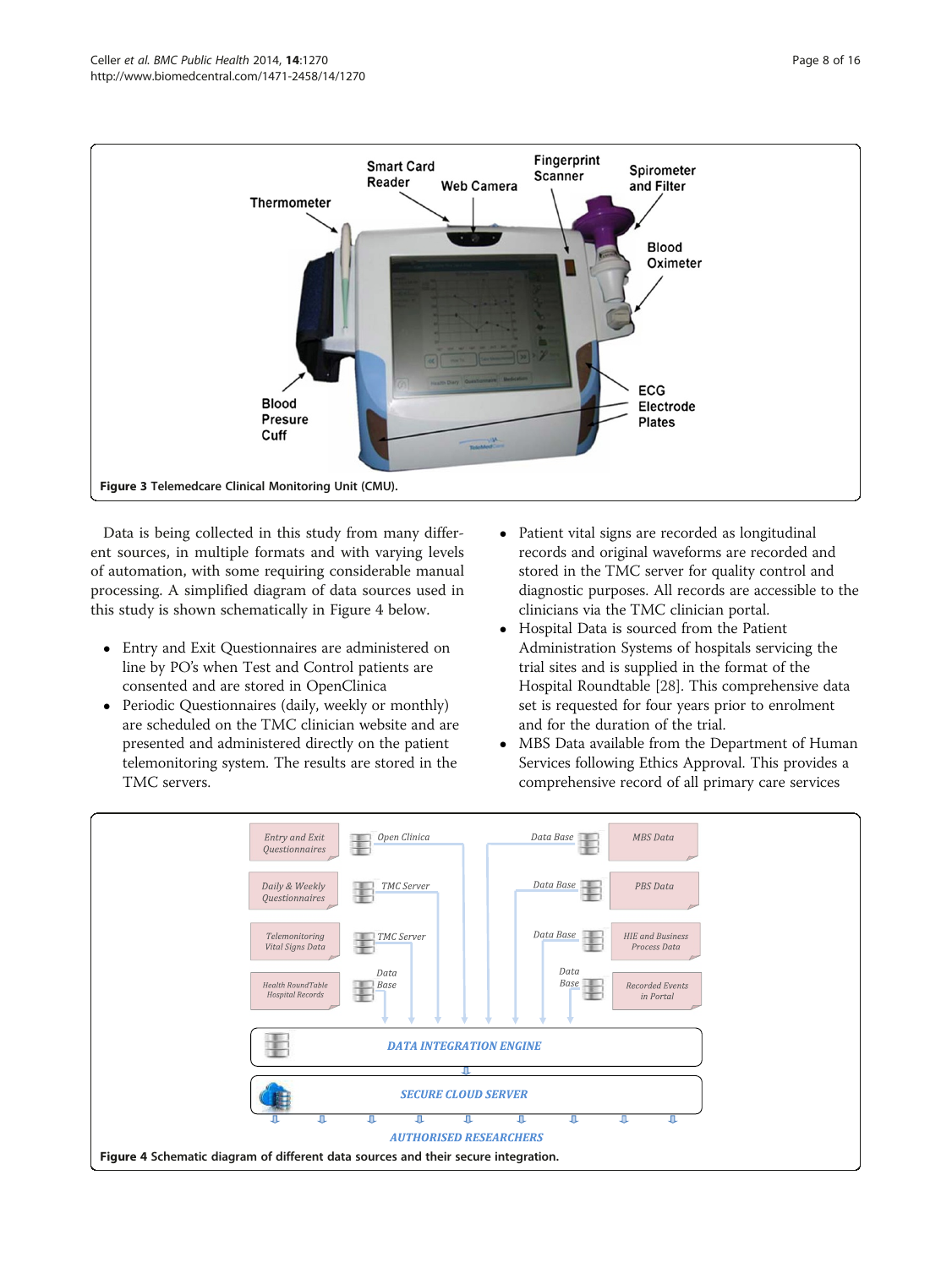provided under the national health insurance scheme

- PBS Data available from the Department of Human Services following Ethics Approval. This provides a comprehensive record of all medications dispensed under the national health insurance scheme. MBS and PBS Data is available for a total of 4.5 years prior to and including the duration of the trial.
- HIE Data from focus groups and structured interviews are transcribed and annotated before storage in OpenClinica.

Technical details on the data architecture designed to provide secure Role Based Access Control to de-identified patients data for research and analysis has been previously reported [\[27](#page-15-0)].

#### Questionnaire instruments

A number of questionnaire instruments were developed or adapted from the literature for use in the trial. All Patients enrolled in the study were required to take an Entry and Exit Questionnaire. This questionnaire instrument was developed from a base CSIRO CAFHS Human Research Ethics Standard Screening Medical Questionnaire [\[29](#page-15-0)] with the addition of other questionnaire instruments either wholly or in part, measuring demographic, lifestyle, health and disease characteristics. Key elements of the Entry and Exit Questionnaires are described in Table [3](#page-6-0) below.

In addition to the Entry questionnaire, a number of questionnaires are scheduled and administered during the trial with varying frequency. These are described in Table 4 below.

#### Data models

As described earlier, patient data is obtained from multiple sources and integrated into a single unified database linked via the unique OpenClinica ID (OCID). A Data Model has been developed which provides the template for data analysis by linking outcomes and objectives to specific data variables and identifying the data sources. This data model underpins nearly all

Table 4 Questionnaire Instruments and their schedule

| <b>Ouestionnaire</b>                                                                          | Administering<br>schedule |
|-----------------------------------------------------------------------------------------------|---------------------------|
| COPD (Developed by the Austin Hospital)                                                       | Daily                     |
| CHF (Developed by the Austin Hospital)                                                        | Daily                     |
| EQ-5D (Quality of life)]                                                                      | Weekly                    |
| Kessler 10 (Mental health)                                                                    | Monthly                   |
| heiQ - selected domains (Self monitoring,<br>Health services navigation and Social isolation) | Entry, 6 months, Exit     |
| Morisky medicine adherence scale                                                              | Entry, 6 months, Exit     |

quantitative analysis presented in this report. The data model is presented below in Table [5.](#page-9-0)

#### Data analysis

Data will be analysed using a range of conventional statistical methods used in bio-statistics as well as model based methods more commonly found in the scientific statistical literature.

The independent samples t-test is commonly used when two separate sets of independent, randomly selected and normally distributed samples are available, one from each of the two populations being compared. However as explained previously, our project design makes random selection of Test and Control patients impossible and the alternative Before and After Control Intervention (BACI) design was adopted [[22](#page-15-0)]. This design involved the site PO selecting the test patient first and then selecting from the remaining eligible test patients the controls that best match each test patient in turn.

As a consequence statistical comparisons in this study can only be validly made on Test – Control matched pairs and tested using the paired samples or repeated measures t-tests. We expect to obtain data from 125 test patients and up to 250 control patients. When two or more matched Control patients are available their data is averaged.

Data will be routinely tested for normality and if not normal, the appropriate transform, often log functions, will be applied to normalise the data prior to applying paired samples or repeated measures t-tests. Baseline characteristics will be described for time intervals as mean ± SDs for continuous symmetrical variables and means and 95% Confidence Intervals (CI) for skewed data. When before intervention data are available on outcomes, then the differences between the test and their controls will be tested to examine if there are any differences in the before intervention period. This process will be examined visually by examining boxplots of the time stamped differences (e.g., differences between the respective monthly variables eg. hospital costs) between test and control patient outcome measures.

As is common in the life sciences our data may be lognormal when not zero and may contain numerous zero values. In these circumstances the data will be modelled using a lognormal distribution for positive values, together with an additional probability mass at zero. This type of distribution is commonly referred to as deltalognormal. 95% Confidence limits are calculated according to the method of Zou, Taleban and Huo [[37\]](#page-15-0).

All statistical tests for the before intervention period will be two-sided but all tests of whether the intervention made a difference will involve a one-tailed matched pair t-test, and either a p value of 0.05 or less will be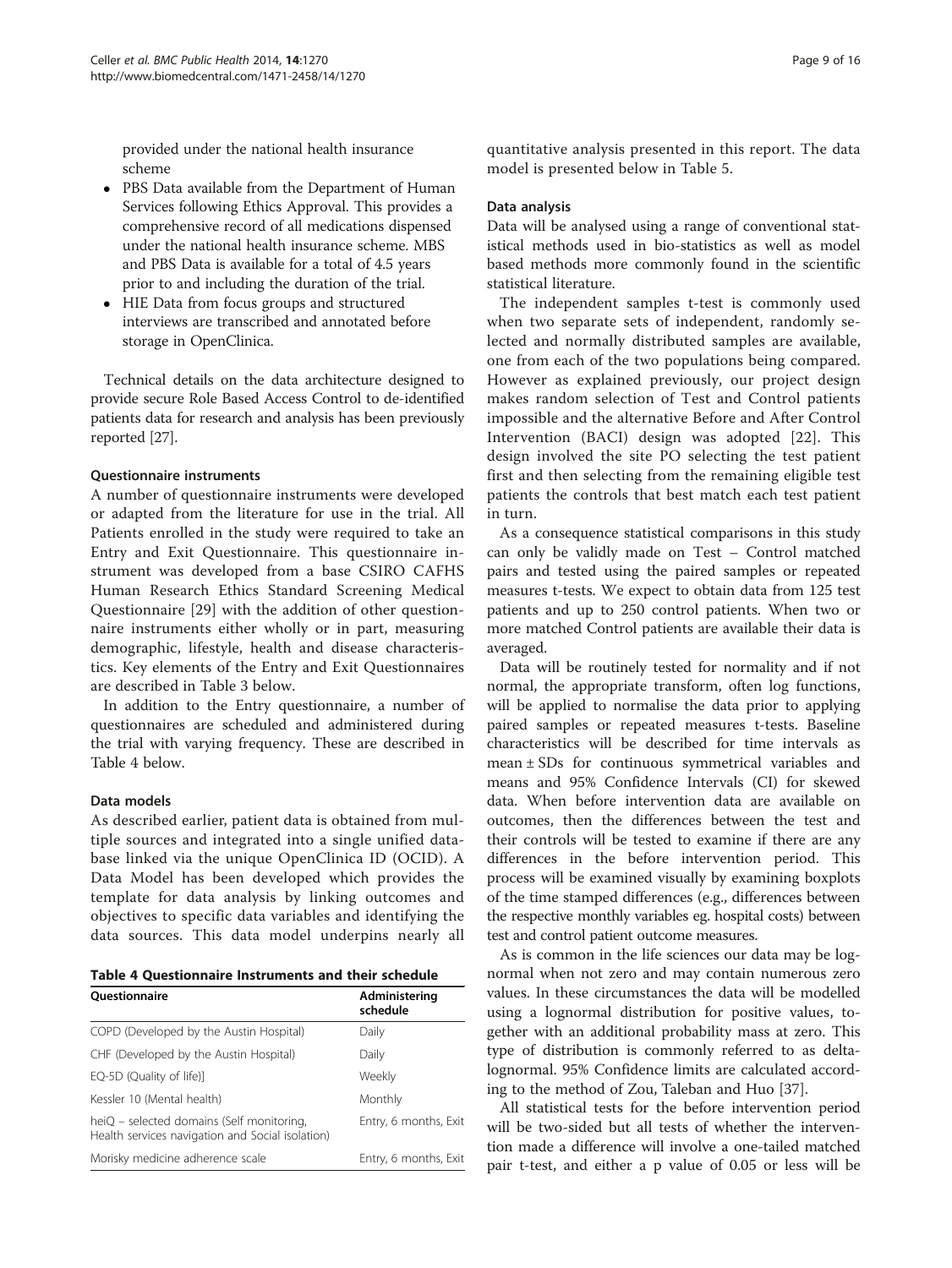## <span id="page-9-0"></span>Table 5 Data Model for evaluating outcomes and objectives

| Objective/outcome                                                                       | Data variable                                                                                                                | Data source                                                                                   |  |
|-----------------------------------------------------------------------------------------|------------------------------------------------------------------------------------------------------------------------------|-----------------------------------------------------------------------------------------------|--|
| Define the study cohort/confirmation of<br>selection critera and exclusions             | Admitted to hospital for their condition<br>at least twice in the previous year, or $\geq$<br>4 times in previous five years | Hospital health roundtable records - obtained<br>from local hospital for previous five years. |  |
|                                                                                         |                                                                                                                              | • Date admitted                                                                               |  |
|                                                                                         | Exclusions are mental health and                                                                                             | • Date discharged                                                                             |  |
|                                                                                         | cancer patients                                                                                                              | • Reason for admission (ICD 9/10 Codes)                                                       |  |
|                                                                                         |                                                                                                                              | • Procedures carried out                                                                      |  |
| Establish if telehealth                                                                 | Number of unscheduled admissions to<br>hospital for their condition                                                          | MBS Flag (In hospital) Health roundtable record                                               |  |
| Improves patient outcomes/reduced                                                       |                                                                                                                              | • Date admitted                                                                               |  |
| hospitalisation                                                                         |                                                                                                                              | • Date discharged                                                                             |  |
|                                                                                         |                                                                                                                              | • Reason for admission (ICD 9/10 Classification)                                              |  |
|                                                                                         |                                                                                                                              | • Medication administered                                                                     |  |
|                                                                                         |                                                                                                                              | • Procedures carried out                                                                      |  |
| Establish If telehealth improves patient                                                | Number of visits to/by GP                                                                                                    | MBS records                                                                                   |  |
| outcomes/reduced use of clinical services<br>(Impact on clinical workforce availability | Number of visits to/by specialists                                                                                           | MBS records                                                                                   |  |
| and deployment)                                                                         | Number of visits by community nurse                                                                                          | MBS records                                                                                   |  |
|                                                                                         | Number of visits to/by allied health<br>(ie occupational therapist)                                                          | MBS records (If reimbursable from Medicare)                                                   |  |
|                                                                                         | Changes in prescription history                                                                                              | PBS                                                                                           |  |
|                                                                                         | Communication with CCC                                                                                                       | CCC Logs from CSIRO Portal                                                                    |  |
| Organisational change management                                                        | Administrative/operational changes                                                                                           | Ouestionnaires and structured interviews.                                                     |  |
| and impact on workplace culture                                                         | implemented/required in order to<br>implement the Telehealth service.                                                        | • Within first three months                                                                   |  |
|                                                                                         |                                                                                                                              | • Every six months thereafter                                                                 |  |
| Useability of monitoring equipment                                                      | Compliance with monitoring schedule,<br>recorded daily.                                                                      | <b>TMC Logs</b>                                                                               |  |
|                                                                                         | Extra measurements taken by patient<br>(When? Which?)                                                                        | <b>TMC Logs</b>                                                                               |  |
|                                                                                         | Compliance with questionnaire<br>administration (When? Which?)                                                               | <b>TMC Logs</b>                                                                               |  |
|                                                                                         | Use of video conferencing                                                                                                    | <b>TMC Logs</b>                                                                               |  |
|                                                                                         | Overall data usage                                                                                                           | iiNET provided logs                                                                           |  |
| Useability/acceptability                                                                | Ease of use                                                                                                                  | Questionnaires delivered via TMC                                                              |  |
| For patients of monitoring Equipment                                                    | Quality of training received                                                                                                 | • One month after first deployment                                                            |  |
|                                                                                         | Patient embarrassment if visitors know<br>they are being monitored                                                           | • Midpoint of trial                                                                           |  |
|                                                                                         | Acceptability as an item of furniture                                                                                        | • At end of trial                                                                             |  |
|                                                                                         | Easy or hard to take measurement                                                                                             |                                                                                               |  |
|                                                                                         | Important/not important in patients'<br>self management                                                                      |                                                                                               |  |
|                                                                                         | Responsiveness of clinical care<br>coordinator in responding to changes                                                      |                                                                                               |  |
|                                                                                         | Quality of training received                                                                                                 |                                                                                               |  |
|                                                                                         | Patient embarrassment if visitors know they<br>are being monitored?                                                          |                                                                                               |  |
|                                                                                         | Easy or hard to take measurement                                                                                             |                                                                                               |  |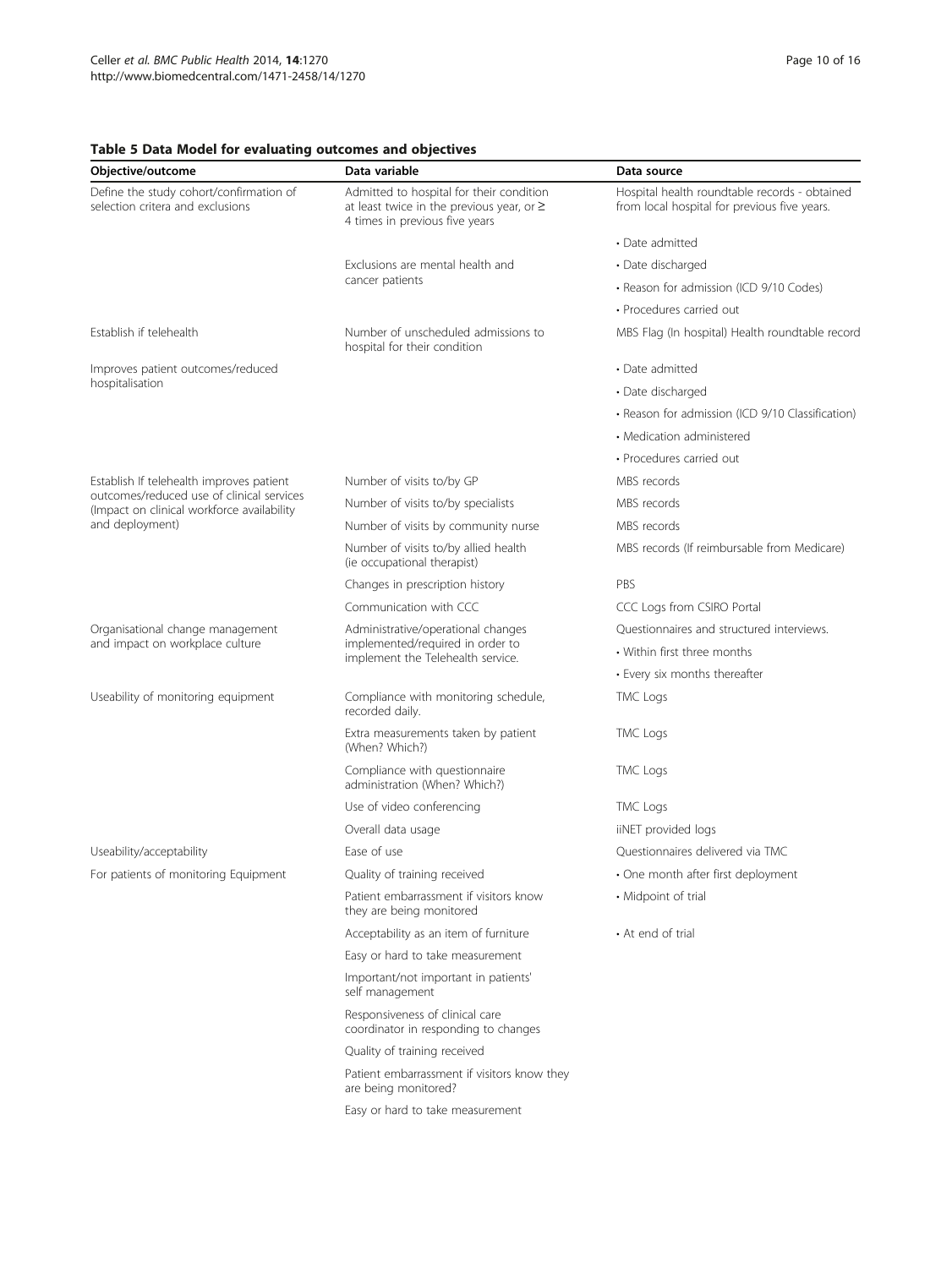#### Table 5 Data Model for evaluating outcomes and objectives (Continued)

| Carers experience with telehealth<br>(Community nurse/carer) | Ease of use of (i) equipment and (ii) Clinician<br>website                                                             | Questionnaires and structured interviews of<br>community nurses                                                                                                         |  |
|--------------------------------------------------------------|------------------------------------------------------------------------------------------------------------------------|-------------------------------------------------------------------------------------------------------------------------------------------------------------------------|--|
|                                                              | Changes to previous clinical models<br>of care                                                                         | • One month after first deployment                                                                                                                                      |  |
|                                                              | Effectiveness in improving ability to<br>deliver care                                                                  | • Midpoint of trial                                                                                                                                                     |  |
|                                                              | Impact on workload                                                                                                     | • At end of trial                                                                                                                                                       |  |
| Carer's experience with telehealth                           | Effect on carer stress                                                                                                 | Ouestionnaires and structured interviews                                                                                                                                |  |
| (Relative or other carer)                                    | Effect on carer workload                                                                                               | • At first deployment                                                                                                                                                   |  |
|                                                              | Effectiveness in improving ability to<br>deliver care                                                                  | • Midpoint of trial                                                                                                                                                     |  |
|                                                              | Access to clinician web site                                                                                           | • At end of trial                                                                                                                                                       |  |
| Gp experience with telehealth                                | Ease of use                                                                                                            | Questionnaires and structured interviews of<br>Patients' GP                                                                                                             |  |
|                                                              | Changes to clinical models of care                                                                                     | • Within 3 months of first deployment                                                                                                                                   |  |
|                                                              | Effectiveness in improving ability to deliver care                                                                     | • Midpoint of trial                                                                                                                                                     |  |
|                                                              | Impact on workload                                                                                                     | • At end of trial                                                                                                                                                       |  |
| Useability, acceptability of clinician                       | Fase of use?                                                                                                           | Ouestionnaires and structured interviews                                                                                                                                |  |
| web interface                                                | Quality of training received                                                                                           | • One month after first deployment                                                                                                                                      |  |
|                                                              | How many hours required                                                                                                | • Midpoint of trial                                                                                                                                                     |  |
|                                                              | Value and ease of use of Video<br>conferencing                                                                         | • At end of trial                                                                                                                                                       |  |
| Health economic outcomes                                     | Daily cost of hospitalisation                                                                                          | Health roundtable data                                                                                                                                                  |  |
|                                                              | Cost of procedures carried out whilst<br>in hospital                                                                   | Health roundtable data                                                                                                                                                  |  |
|                                                              | Cost of visits to/by GP                                                                                                | MBS Data                                                                                                                                                                |  |
|                                                              | Cost of visits to/by Allied Health<br>(ie Chiropodist or OT)                                                           | MBS Data                                                                                                                                                                |  |
|                                                              | Cost of visits by community<br>Nurse/carer                                                                             | MBS Data                                                                                                                                                                |  |
|                                                              | Cost of travel to GP                                                                                                   | MBS Data                                                                                                                                                                |  |
|                                                              | Loss of earnings if patient is still<br>employed, from days taken off for<br>illness or visits to health professionals | Use Google Maps to determine distance<br>travelled from home address to address of<br>service location, then apply standard costing<br>model. le flag fall + km charge. |  |
|                                                              |                                                                                                                        | Estimate from patient salary and time spent<br>on each visit the control of the control of the control of the control of the control of the control of the co           |  |
| Cost of delivering telehealth services                       | Cost of clinical care coordinator(s)                                                                                   | Health service provider and logs recorded                                                                                                                               |  |
|                                                              | Cost of clinical nurses/carers                                                                                         | Health service provider and logs recorded                                                                                                                               |  |
|                                                              | Cost of providing network services                                                                                     | iiNET billing at commercial rates                                                                                                                                       |  |
|                                                              | Cost of providing Telehealth monitoring<br>services                                                                    | TMC commercial daily subscription costs                                                                                                                                 |  |
|                                                              | Depreciated costs of capital equipment                                                                                 | Our own project records                                                                                                                                                 |  |
|                                                              | Estimate of cost of space for monitoring<br>centre at each site                                                        | Estimates from Health service Provider                                                                                                                                  |  |

used to indicate statistical significance or a confidence interval will be provided to judge the impact of the intervention. Statistical analysis will be performed using Stata Release V.12 (TX: StataCorp LP), SPSS 17, R package [\[38](#page-15-0)] and Microsoft Excel.

#### Classical BACI designs and extensions

Because of the temporal nature of health data and the underlying trends caused by the increasing burden of chronic disease with increasing age, before and after comparisons can be difficult or inconclusive. In this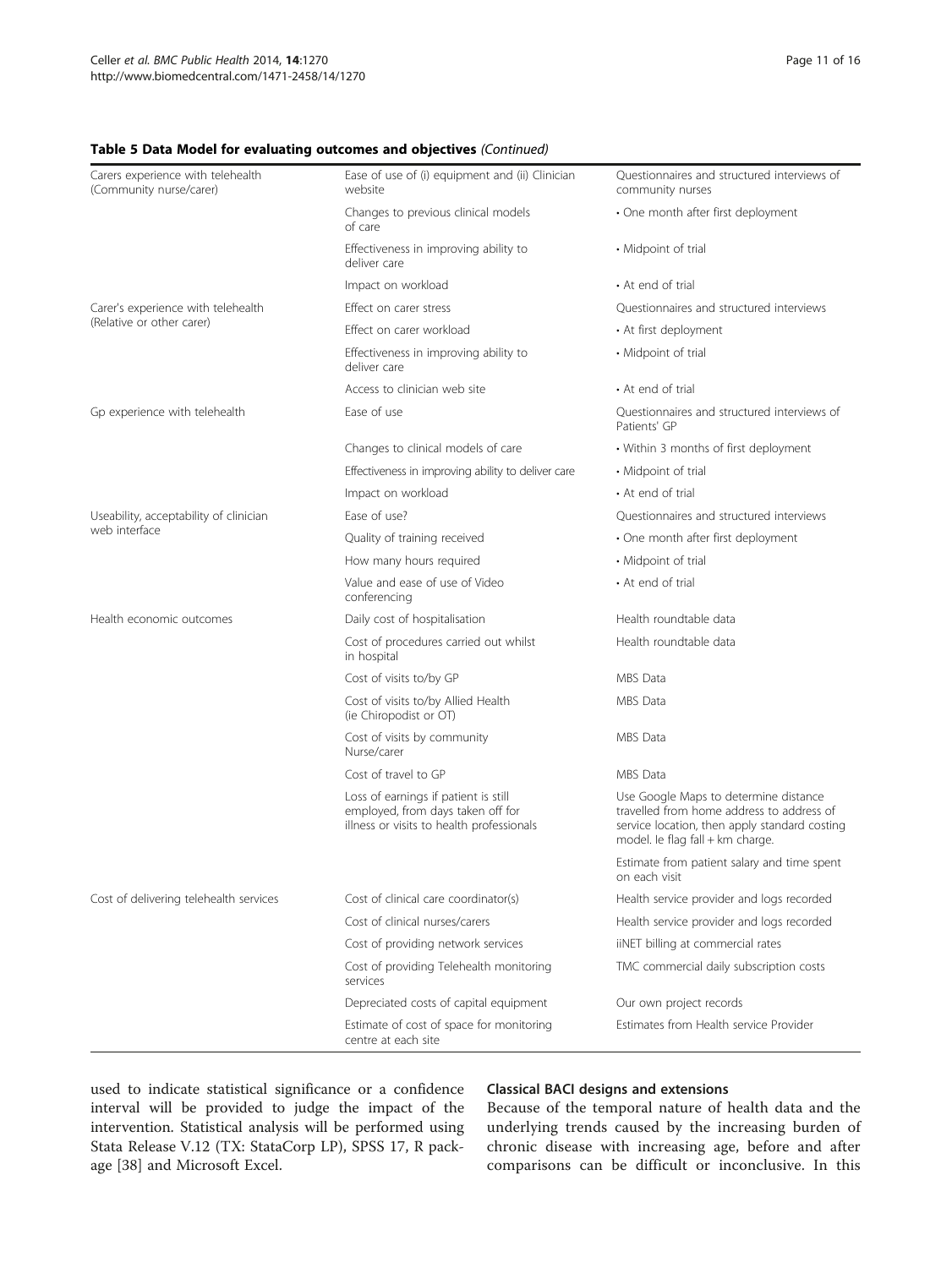study we will have available patient data for a period of 4.5 years including the period of the intervention which may vary from 6–18 months.

Since standard BACI design cannot be used when study variables trend over time, we adopt a mathematical approach using a mixed linear effects model (lme) to assess the intervention while trying to adjust for the time varying mean in simple ways. The *nlme* library in the statistical package R is used to perform the analysis according to the methods of Pinheiro et al. [\[39\]](#page-15-0).

The Test patients will be matched with one or two controls and the relative movement of Test patients' outcomes before and after the start of the intervention will be compared to that of their Control patients. The before-and-after comparisons use control patients to adjust for background variations in such variables as public health policy impacting on costs and even for example, climatic conditions during the before and after intervention period.

Let  $y_{ijk}$  be any of the variables to be analysed, such as for example, the PBS/MBS/Hospital costs value per unit time period (month) at time  $k$  during period  $i$ (before or after the intervention), for patient  $j$  (control or intervention patient). The model for the response value is given by

$$
y_{ijk} = \mu + a_i + r_{k(i)} + \beta_j + \theta k + (a\beta)_{ij} + e_{ijk}
$$

where:

- $\bullet$  *μ* is the overall mean
- $\alpha_i$  is the effect of period (before and after)
- $\tau_{k(i)}$  is the repeated measures within periods (assumed to be a random effect)
- $β<sub>i</sub>$  is the effect on jth matched patients (intervention or control)
- $(αβ)$ <sub>ii</sub> is the interaction between period and matched patient groups
- $\bullet$   $\theta$  is the overall slope relating to time in months if no differentiation is made between the groups (B-A, C-I)
- $\bullet$   $\theta_{ij}$  is the slope relating to time (k) in months for the various combinations of the groups (B-A, C-I).
- $e_{ijk}$  is the random error term of the model that is assumed to be normally distributed with homogeneous variance.

Assumptions made:

• Log of cost plus one will be treated as normally distributed with log of the number of days in the month as the offset. Sometimes the square root transformation may be used to stabilise the variance. We are hoping there are not too many zero cost periods or zero counts. If this fails we will use the zero adjusted inverse Gaussian distribution

for the model – fitting them using the gamlss (package in R) using random() for including random effects [[40\]](#page-15-0).

- $\tau_{k(i)}$  is a random effect in the above model that is assumed to be normally distributed with mean zero and constant variance.
- The assumption in the previous dot point and the assumption for  $e_{ijk}$  in the model thus assumes that measurements made at the same time segments (e.g., on the same quarter) have the same correlation and homogeneous variances for all repeated measures.
- The above model treats the study as a fully-designed experiment with the appropriate randomisation. However, this is seldom the case because most impact studies are observational in nature.
- The assumption is that each measurement for the intervention patients is matched with a measurement for one or more control patients. This blocking is expected to control for the non-randomisation in the design. The complexity of this analysis can be greatly reduced by taking the differences between the Test and Control measurements
- The model above tests whether a significant change has occurred by testing the significance of the interaction term of the model for the before after indicator variables and the control-intervention indictor variable. For example if the coefficient for intervention patients and after intervention duration has lower insured costs that before the intervention after adjusting for controls, then the intervention has had a significant impact on costs.
- The random effects terms and random error term are assumed to be uncorrelated in time.
- The control patient is generally selected to control for all covariates. In this study this means that control patients should be identical to the intervention patient in terms of age, gender, SEIFA index and major comorbidities.
- The samples are selected over time (therefore they are time series rather than repeated measures made at the same time). So it may seem unlikely that the model errors will be independently distributed but hospital costs are measured a month apart and this should be enough to for the assumption of independence to be valid.
- The assumption that all repeated measures have the same variance is unlikely to be true. If the gamlss package is used then this change in variance can be accounted for. Although theoretically longitudinal data structures can be modelled by random effects in gamlss [\[40\]](#page-15-0) but at present no computationally feasible implementation for large sample sizes and complex models exists.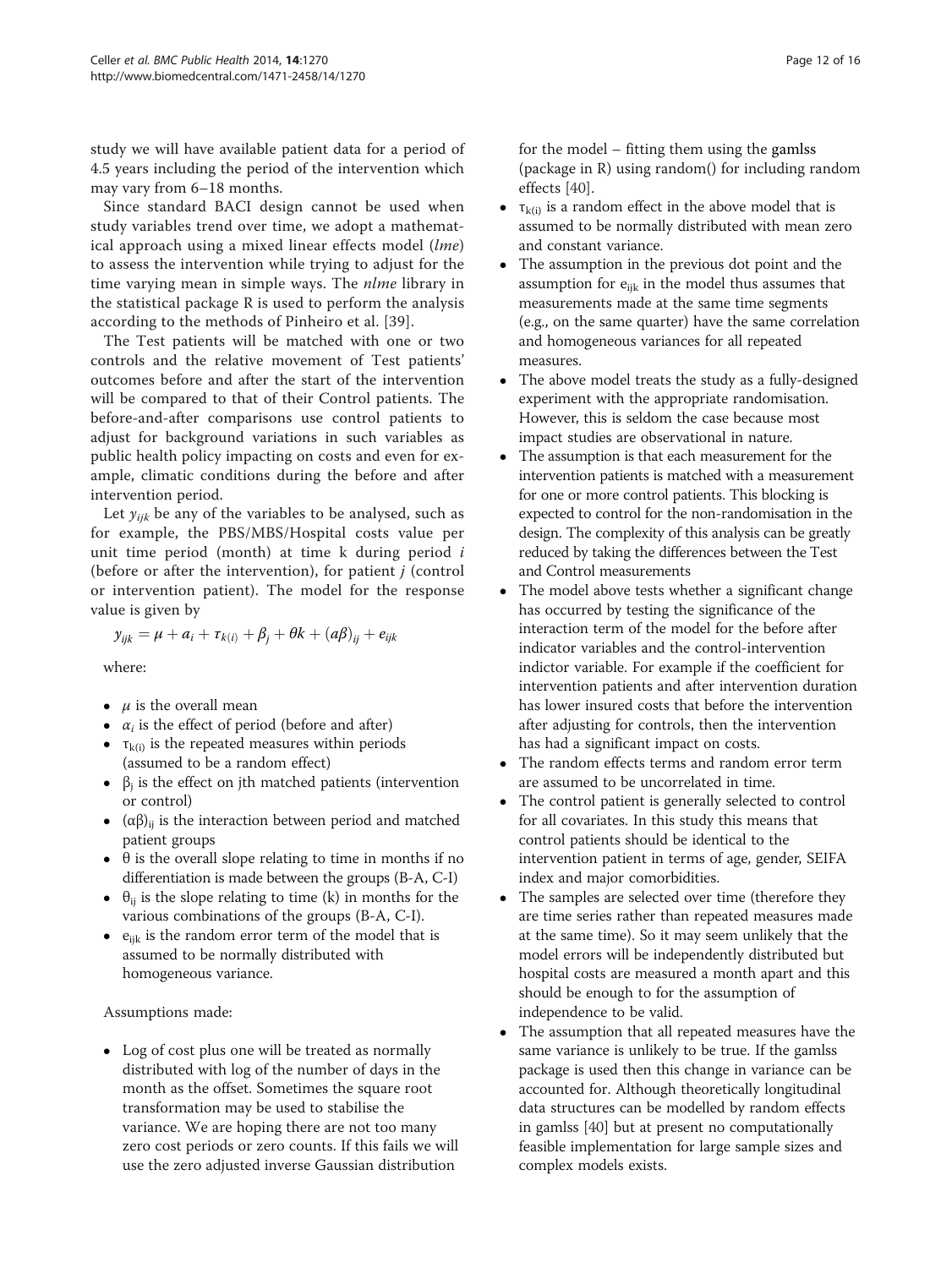Assume that the trend in the response variable over time is approximately linear. This assumption is likely to be reasonable over the 5 year study period, but is unlikely to be true for longer time periods.

These models will be fitted using the nlme package in R [[39\]](#page-15-0).

A hypothetical scenario is modelled schematically in Figure 5 below according to principles and assumptions outlined above.

The BACI analysis will be carried out using the statistical modelling package R [\[38](#page-15-0)]. The output will provide an estimate of the correlation between Test and Control data and will provide best fits, standard errors, t-values and p-values for all model parameters before and after the intervention.

In the schematic diagram above we would expect very little difference between Test and Control patients in either the slope or the intercept of the model prior to the start of the intervention. The hypothetical model in Figure 5 shows that the impact will result in a change of the historical slope of the model before the intervention for Test patients, representing a time dependent fall in Mean Monthly MBS Costs, whilst there is no corresponding change in the slope for Control patients after the intervention.

Modelling of the available data will reveal underlying time dependent trends associated with the ageing process as well as the impact of the intervention and will allow an estimate to be made of savings associated with the impact of the intervention.

#### Power calculations

The power of the tests in the linear mixed model is not easy to compute. The power of a match paired t-test is estimated assuming a correlation of ρ and a standard deviation of σ for the differences in match scores, a decision boundary for a test of size κ departure between the match scores, and no autocorrelation with an effective sample size of 30.

The power calculations based on independent observations and the outcomes of the test are given in Table [6](#page-13-0): taking

$$
d=\kappa/\Big(\sigma\sqrt{2(1\!-\!\rho^2)}
$$

The actual results may be much more complicated than this because the differences between the outcome variables may be auto correlated. This is particularly true if the test patient and the matched control patient outcome measures have different time series trends. Testing of whether the matched differences are auto correlated will be carried out when data becomes available but is not expected to be a significant problem.

#### **Discussion**

There are many clinical benefits associated with remote patient monitoring with a large range of chronic conditions [[9\]](#page-15-0). Some of the evidence for this includes an increase in mean survival time in a sample of 387 diabetic patients who undertook daily monitoring of vital signs [[41\]](#page-15-0), a significant improvement in glycemic control in diabetic patients who transmitted blood glucose and blood pressure data to a telehealth nurse [[42](#page-15-0)], a

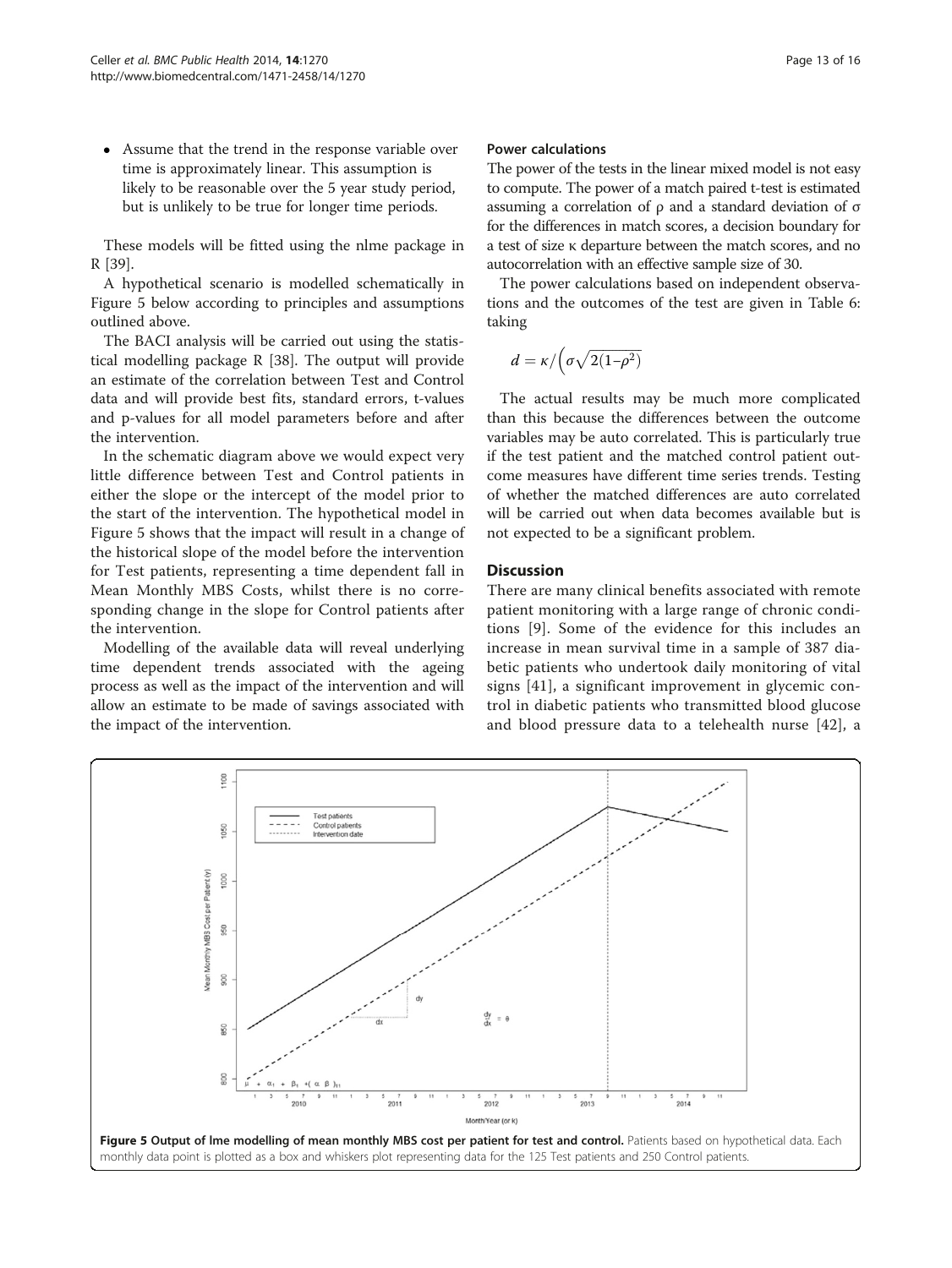| Outcome measure all on the monthly scale                                               | <b>Effective</b><br>sample size? | <b>Assumed normal distribution</b>                                                                    | <b>Shift</b><br>amount (K) | <b>SPower</b> |
|----------------------------------------------------------------------------------------|----------------------------------|-------------------------------------------------------------------------------------------------------|----------------------------|---------------|
| PBS Total cost                                                                         | 30                               | Log(PBS Total cost+1)                                                                                 |                            | 1.00          |
| MBS out of hospital costs                                                              | 30                               | $Log(MBS out of hospital costs+1)$                                                                    |                            | 1.00          |
| MBS in hospital costs                                                                  | 30                               | Log(MBS in hospital costs+1)                                                                          |                            | 0.84          |
| Number of hospital admissions                                                          | 30                               | Square root the number of hospital admissions                                                         | 0.5                        | 0.99          |
| Number of GP visits during working hours                                               | 30                               | Square root of number of GP visits during working hours                                               | 0.5                        | 0.89          |
| Number of GP visits outside of working hours                                           | 30                               | Square root of number of GP visits outside of working hours 0.1                                       |                            | 0.50          |
| Total number of GP visits                                                              | 30                               | Square root of total number of GP visits                                                              |                            | 0.97          |
| Total number of either Specialist, Psychiatric,<br>Allied Health visits and Procedures | 30                               | Square root of total number of either Specialist,<br>Psychiatric, Allied Health visits and Procedures |                            | 0.77          |
| Total number of Laboratory tests                                                       | 30                               | Square root of total number of Laboratory tests                                                       |                            | 0.97          |
| Number of Laboratory                                                                   | 30                               | Square root of number of Laboratory                                                                   |                            | 0.96          |
| Tests                                                                                  |                                  | Tests                                                                                                 |                            |               |

#### <span id="page-13-0"></span>Table 6 Power calculations for some selected variables

The actual results may be much more complicated than this because the differences between the outcome variables may be auto correlated. This is particularly true if the test patient and the matched control patient outcome measures have different time series trends. Testing of whether the matched differences are auto correlated will be carried out when data becomes available but is not expected to be a significant problem.

71% reduction in Emergency Room (ER) admissions in respiratory patients who had oxygen saturation measured by pulse oximetry and monitored daily [[43](#page-15-0)], a reduction in the number of hospital readmissions in patients with angina [[44](#page-15-0)], significant improvements in health related quality of life and a decrease in mortality in COPD patients using home monitoring [[45\]](#page-15-0), a 43% reduction in hospitalizations and a 68% reduction in bed days of care in cardiac patients who transmitted daily ECG and blood pressure data [\[46\]](#page-15-0) and a 50% reduction in the risk of heart failure related readmission and 55% reduction in cardiovascular mortality in chronic heart failure patients monitored at home [[8\]](#page-15-0).

The evidence therefore appears overwhelming that at home telemonitoring can deliver significant patient health benefits at lower cost and with a high level of acceptance by patients and their carers. Deployment of telehealth services however is far from widespread. Broadly speaking telehealth services has been embraced most enthusiastically in the US with uptake in Australia and the rest of the western industrialised nations patchy, tentative and on a small scale rarely proceeding past the trial stage.

Outside of the USA, the United Kingdom has the most evolved infrastructure and government policy framework for supporting at home telemonitoring, and is now promoting a Public-Private Partnership to deploy telehealth services to three million chronically ill patients. In Australia, Government has been preoccupied with the funding of national eHealth infrastructure through the establishment of the National eHealth Transition Authority (NeHTA) [[47](#page-15-0)], and with the development of the national Personally Controlled Electronic Health Record (PCEHR) [[48](#page-15-0)] which is now being slowly deployed and is receiving limited acceptance from clinicians.

Telehealth video consultations between specialists and patients in Residential Care Facilities or remote area community health services are now being funded through the Medicare system and the Consumer Directed Care Program [[21](#page-15-0)] which is replacing the existing Federally funded care packages known as Home and Community Care Packages (HACC), Community Aged Care Packages (CACP) and Extended Aged Care in the Home (EACH), also has provision for the supply of at home tele-monitoring services.

With these initiatives in place it is probable that Australia, will begin to implement large scale at home telemonitoring services over the next few years. However there are significant uncertainties and impediments that need to be resolved before large scale deployment of telehealth services will become routine. These include the following;

- Concern over funding models. The National Health Insurance system has historically funded provider – patient clinical consultations. There are concerns that telehealth services may lead to cost blowouts in essentially uncapped federal and state healthcare budgets.
- State and Federal Government cost shifting. In Australia the Federal Government funds primary care and aged care and the State Governments fund hospital services. If the Federal Government funds telehealth to reduce unnecessary hospitalisation of those with chronic conditions, the primary beneficiaries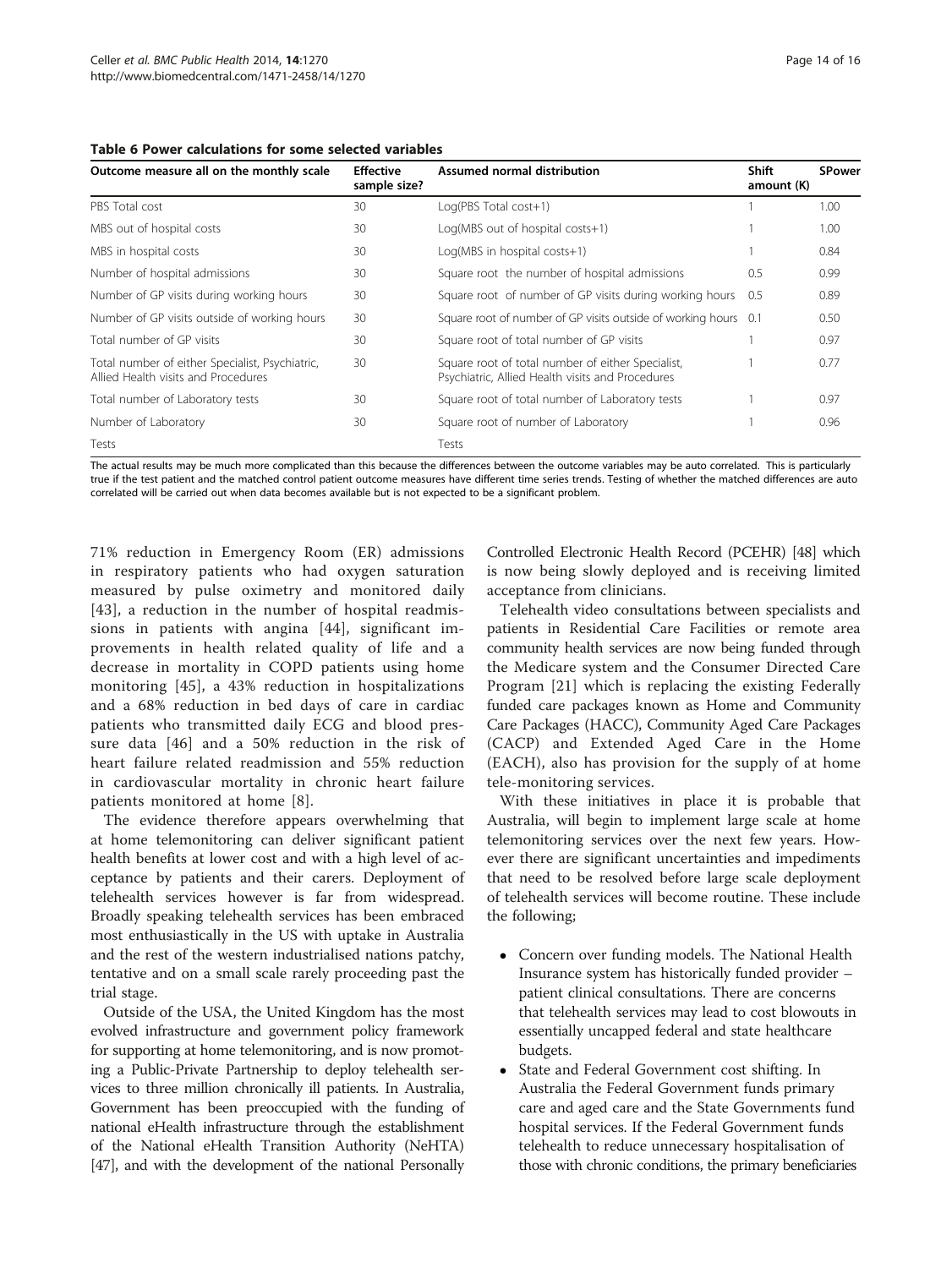<span id="page-14-0"></span>will be the state governments. Hence there is a misalignment of those that pay and those that benefit!

- Limited awareness and support for telehealth services among clinicians, service providers and patients.
- Varying levels of organisational readiness within State Governments, local health districts and not for profit health service providers for the deployment of telehealth services.
- A lack of data on how to identify those patients that would benefit most from at home telemonitoring for their chronic conditions, and a robust process for allocating tele monitoring resources throughout the disease life cycle from early intervention for early stage disease conditions such as Type II diabetes, through to complex chronic conditions with multiple co-morbidities such as CHF patients with COPD and CHD.
- A robust process for selecting competitive at home telemonitoring services that provide the best quality patient data and opportunity for clinical diagnosis. Ensuring that systems are inter operable and standards based and can automatically transfer data securely to either provider controlled or national electronic health records.

The clinical trial design for this national trial was formulated to provide statistically robust evidence, valid across a number of existing healthcare settings in Australia to inform Government policy and funding frameworks as well as to provide a template for the adoption of telehealth services by a range of private and public healthcare service delivery organisations.

#### Abbreviations

ADSL: Asymmetric digital subscriber line; ADSL2: Asymmetric digital subscriber line - 2<sup>nd</sup> specification; CCC: Clinical Care Coordinator; CDM: Clinical Data Management; CHD: Coronary heart disease; CHF: Congestive heart failure; CMU: Clinical Monitoring Unit; COPD: Chronic obstructive respiratory disease; CSIRO: Commonwealth Scientific and Industrial Research Organisation; CTC: Clinical Trial Coordinator; EDC: Electronic data capture; HREC: Human Research Ethics Committee; LHD: Local Health District; MBS: Medical benefits scheme; NBN: National broadband network; PAS: Patient administration system; PBS: Pharmaceutical benefits scheme; PCEHR: Personally controlled electronic patient record; PO: Project Officer; SEIFA: Socio-economic indexes for areas; TMC: Telemedcare telemonitoring devices/services; VDSL: Very-high-bit-rate digital subscriber line.

#### Competing interests

Prof. Branko Celler was the Founder, Chairman and CEO of TeleMedCare and majority shareholder when it was originally spun out from the University of NSW in 2006. Dr Celler now has no shares in the company, has no executive or other role with the company and is not in receipt of any remuneration from TeleMedCare.

CSIRO undertook a comprehensive and independent Technology Assessment process to select the telehealth service provider for this project. The selection committee was chaired by Dr Sarah Dods, Health Services Theme Leader, and comprised six members including partner representatives.

Prof. Celler was not involved in any of the deliberations of this committee and played no part in the decision to select TeleMedCare as the telehealth service supplier.

#### Authors' contributions

Prof BC is the Director of the Project and leads four teams of researchers all of whom have made a contribution to the clinical design and implementation of this project. He has individually made a major contribution to the overall clinical design of the project and the formulation of the objectives and outcomes and the project including the Data Model presented in Table [5.](#page-9-0) Together with Dr. RJ (Project Manager) and Dr. MV (Clinical Trial Coordinator), he has overall responsibility for successful execution of the project. Dr. LA heads the Clinical Trial evaluation and human factors team and is responsible together with the Management team for many of the operational aspects of the project and the collection of lifestyle and human factors data from patients, clinicians, carers and health service providers. Dr. JL is responsible for HIE factors research and questionnaire selection and design. Dr. MV is Clinical Trial Coordinator and has the key role of interfacing between the CSIRO project team and the on-site project officers and clinical care coordinators. Dr. SN heads the data architecture team that is responsible for the integration of patient data from a wide variety of sources and its preparation for analysis. This team is also responsible for the provision of a number of web services for the secure transfer of data and for the creation of a forum linking all clinical care coordinators in the field. JJJ is a key member of the data architecture team. Dr. RS heads the statistical analysis and data modeling team responsible for the case matching of control patients as well as the development of risk stratification and decision support algorithms to assist clinical care coordinators identify statistically significant changes in patients' vital signs data. Dr. S and his team provide specialist advice on all statistical and analytical data processing methods use in this project. Dr. SM heads a team responsible for the design, implementation and operation of the OpenClinica clinical trial management system. Some of the authors contribute to more than one project team. All authors read and approved the final manuscript.

#### Acknowledgements

The authors wish to acknowledge the Australian Government for its funding of this project through its Telehealth Pilots Program, the CSIRO eHealth Research Program and the Digital Productivity Flagship (Health Services Theme) for the provision of additional funds to support the scientific objectives of the project and the clinical partners for their in-kind contribution to the successful completion of the project. The Authors also wish to acknowledge the significant in-kind support provided by Telemedcare Pty Ltd and iiNET Pty Ltd for the provision and operation of the at home telemonitoring service and internet services respectively.

#### Funding

Funding was provided by the Australian Commonwealth Government under the National Broadband Network (NBN) Enabled Telehealth Pilots Program and the CSIRO eHealth Research Program, Health Services Research Theme. In-kind support from participating health service organizations and industry partners was also provided.

#### Received: 5 November 2014 Accepted: 5 December 2014 Published: 15 December 2014

#### References

- 1. Australian Institute of Health and Welfare: Health Expenditure Australia 2011–12. Canberra: Health and Welfare Expenditure Series, no. 50. Cat. no. HWE 59; 2013.
- 2. Centers for Disease Control and Prevention. National Center for Chronic Disease Prevention and Health Promotion: Chronic Diseases. The power to prevent, the call to control. At a glance 2009. [\[http://www.cdc.gov/](http://www.cdc.gov/chronicdisease/resources/publications/aag/pdf/chronic.pdf) [chronicdisease/resources/publications/aag/pdf/chronic.pdf\]](http://www.cdc.gov/chronicdisease/resources/publications/aag/pdf/chronic.pdf)
- 3. Anderson G, Horvath J: The growing burden of chronic disease in America". Public Health Rep 2004, 119(3):263–270. doi:10.1016/j.phr.2004.04.005.
- 4. Australian Government, Department of Health and Ageing: Building a 21st Century Primary Health Care System. 2010, [[http://apo.org.au/research/](http://apo.org.au/research/building-21st-century-primary-health-care-system) [building-21st-century-primary-health-care-system](http://apo.org.au/research/building-21st-century-primary-health-care-system)]
- 5. Commonwealth of Australia, National Health and Hospitals Reform Commission: A healthier future for all Australians - Final Report. 2009, [<http://www.health.gov.au/internet/nhhrc/publishing.nsf/content/nhhrc-report>]